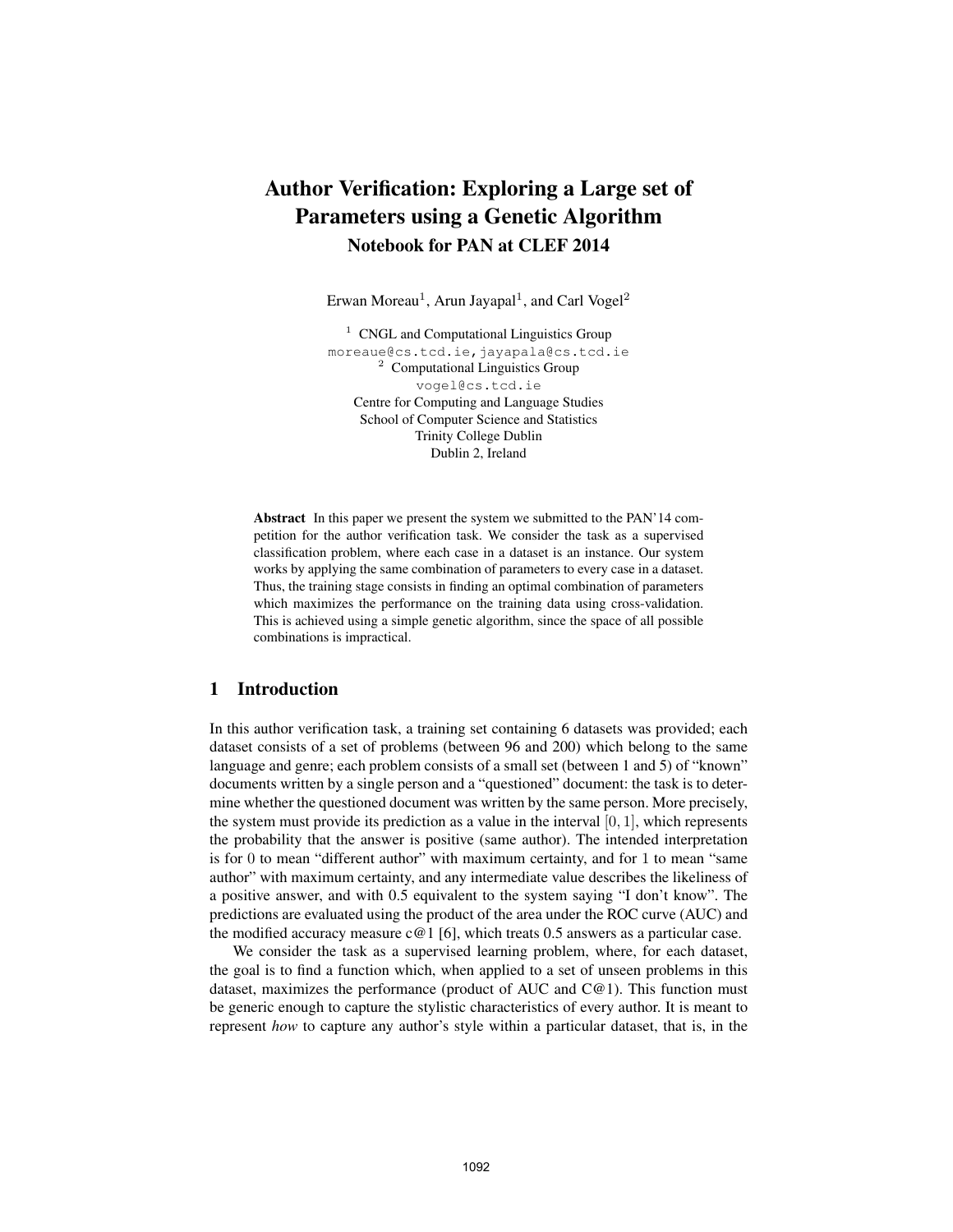context of a particular language and genre. For example, the type of observations (e.g., word bigrams) to take into account depends on the language, but whether a particular observation (e.g., the bigram "it is") is relevant or not is specific to a given author.

We define the space of all possible functions in the following way: each function is defined by a set of parameters, each parameter being assigned a particular value among a predefined set of possible values. The process of selecting features from the texts, combining them in any predefined way, and learning how to interpret the differences between the known documents and the questioned document is entirely driven by the values taken by these parameters. For example, a parameter indicates which distance metric should be used to compare the unknown document to the set of known documents. We call a particular combination of parameters a *configuration*. We define the two following strategies which share only a subset of common parameters:

- The *fine-grained strategy*, described in §3, in which there are many possible parameters, is intended to try as many configurations (or functions) as possible, in order to maximize the performance.
- The *robust strategy*, described in §4, is a more simple method which uses only a small subset of parameters. It is intended to be safer (in particular less prone to overfitting), but probably not to perform as well as the fined-grained strategy.

For the fine-grained strategy, the space of all possible configurations is too big to be explored exhaustively. This is why we implement a simple genetic algorithm, which is supposed to converge to a (possibly local) optimal configuration. This algorithm is described in §3.4.

# 2 General architecture

For every problem to solve, we extract *observations*<sup>3</sup> from the set of known texts, and try to measure the four following abstract characteristics:

- their *consistency*, i.e. how consistently these observations apply among the known documents written by the author;
- their *divergence* (from a reference corpus), i.e. how much the frequency of these observations differs from the reference corpus (see §3.2);
- the *confidence* of the system in the reliability of these observations;
- the *distance* between the known documents and the questioned document with respect to these observations.

We consider multiple ways to compute and use these four characteristic values. In particular, the configuration file defines:

- the types of observations to take into account;
- the method to compute every characteristic at the observation level;
- the method to extract the most relevant subset of observations;

<sup>&</sup>lt;sup>3</sup> We use the term "observation" here to avoid any confusion with the features used in the machine learning stage.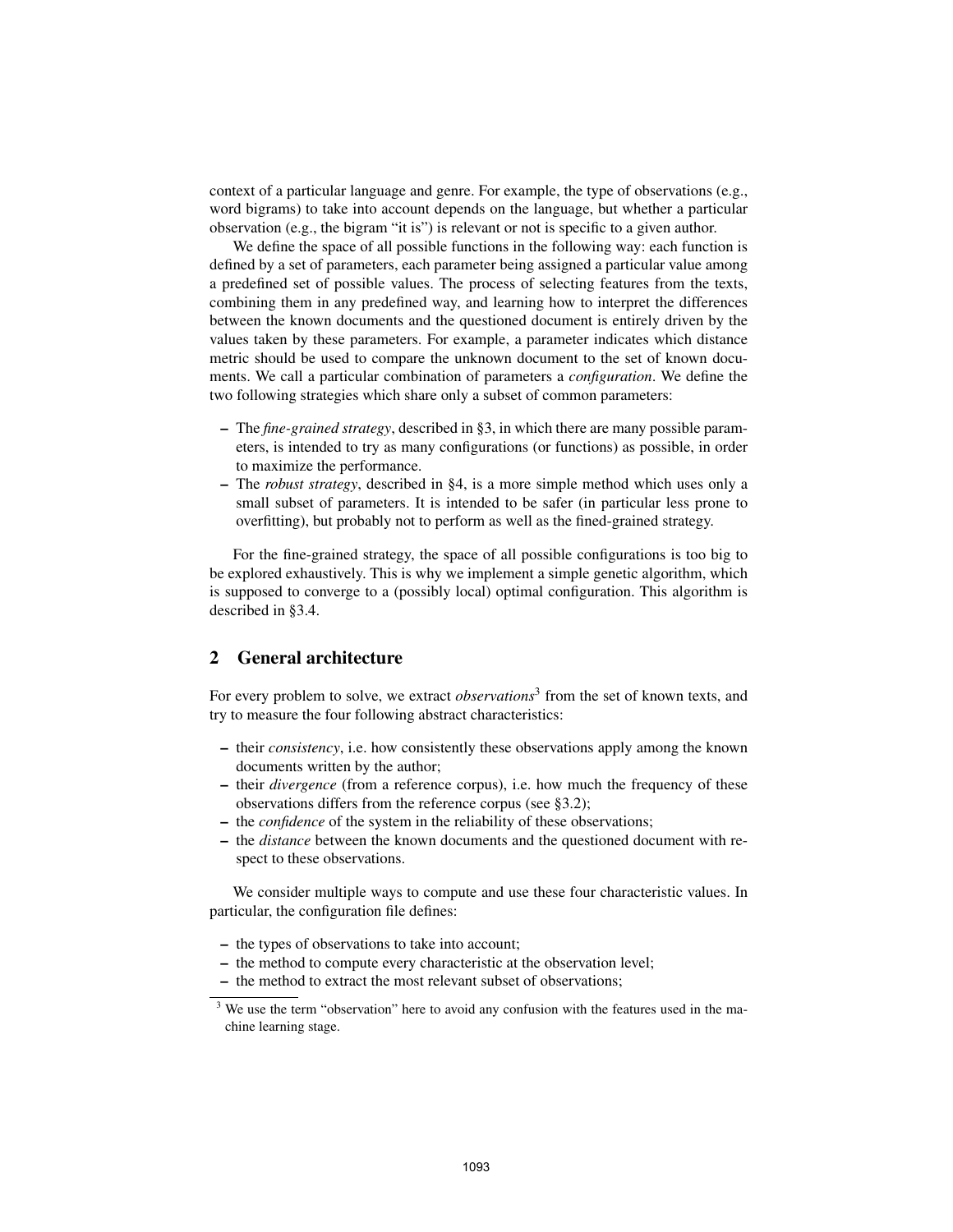- the method to obtain a global value for each of the four characteristics;
- which subset of these values will be used as features in the machine learning stage.

The final step consists in training (or applying) a ML model based on these features. There can actually be two models: the first and most important one predicts the scores for each case in the dataset; the second optional one is meant to detect the ambiguous cases, so that they can be assigned 0.5 instead of their predicted score, in order to maximize the c@1 score.

In the *robust strategy* the parameters are restricted to a small set of possible configurations, whereas with the *fine-grained strategy*, on the contrary, we explore a vast space of parameters (about  $10^{19}$  possible combinations in the predefined space that we use). This is why the learning stage for the latter consists in learning an optimal configuration using a genetic algorithm.

### 3 The fine-grained strategy

### 3.1 Observations and frequency statistics

We consider a large set of observations types, among which the configuration can use any subset. These are typically various kinds of  $n$ -grams, but not only:

- words (actually tokens) unigrams to trigrams;
- Characters trigrams to pentagrams.
- Part-Of-Speech (POS) tags unigrams to tetragrams;
- Combinations of POS tags and tokens, including skip-grams, e.g.:
- "<POS tag> <token> <POS tag>"or "<token> \_ <POS tag>";
- $-$  "stop words" *n*-grams, i.e. tokens *n*-grams considering only a predefined list of the the most frequent tokens in the language,<sup>4</sup> from trigrams to pentagrams;
- Token length classes, where the tokens are classified depending on their length into 6 categories: lower than 2, 3 to 4, 5 to 6, 6 to 8, 8 to 10, more than 10.
- Token-Type Ratio (number of distinct tokens divided by total number of words).

The POS tags are computed using TreeTagger<sup>5</sup> [8]. The lists of most frequent words in the language are computed from the complete set of documents in the training data: we consider the 200 most frequent words, except for Dutch (100 most frequent words).

A few thresholds are applied when extracting these observations, in order to remove some noise in the data and/or improve efficiency:

- Minimum absolute frequency in a document (possible values: 2, 3, 5);
- Minimum proportion of documents among the reference corpus which contain the observation (possible values: 10%, 25%, 50%);
- Minmimum proportion of known documents containing the observation (only for known documents) (possible values: 30%, 51%);

<sup>&</sup>lt;sup>4</sup> Other tokens are replaced with a special symbol, e.g. "the  $\qquad$  is  $\rightharpoonup$ ".

<sup>&</sup>lt;sup>5</sup> http://www.cis.uni-muenchen.de/ schmid/tools/TreeTagger. POS tags are not used for the Greek dataset.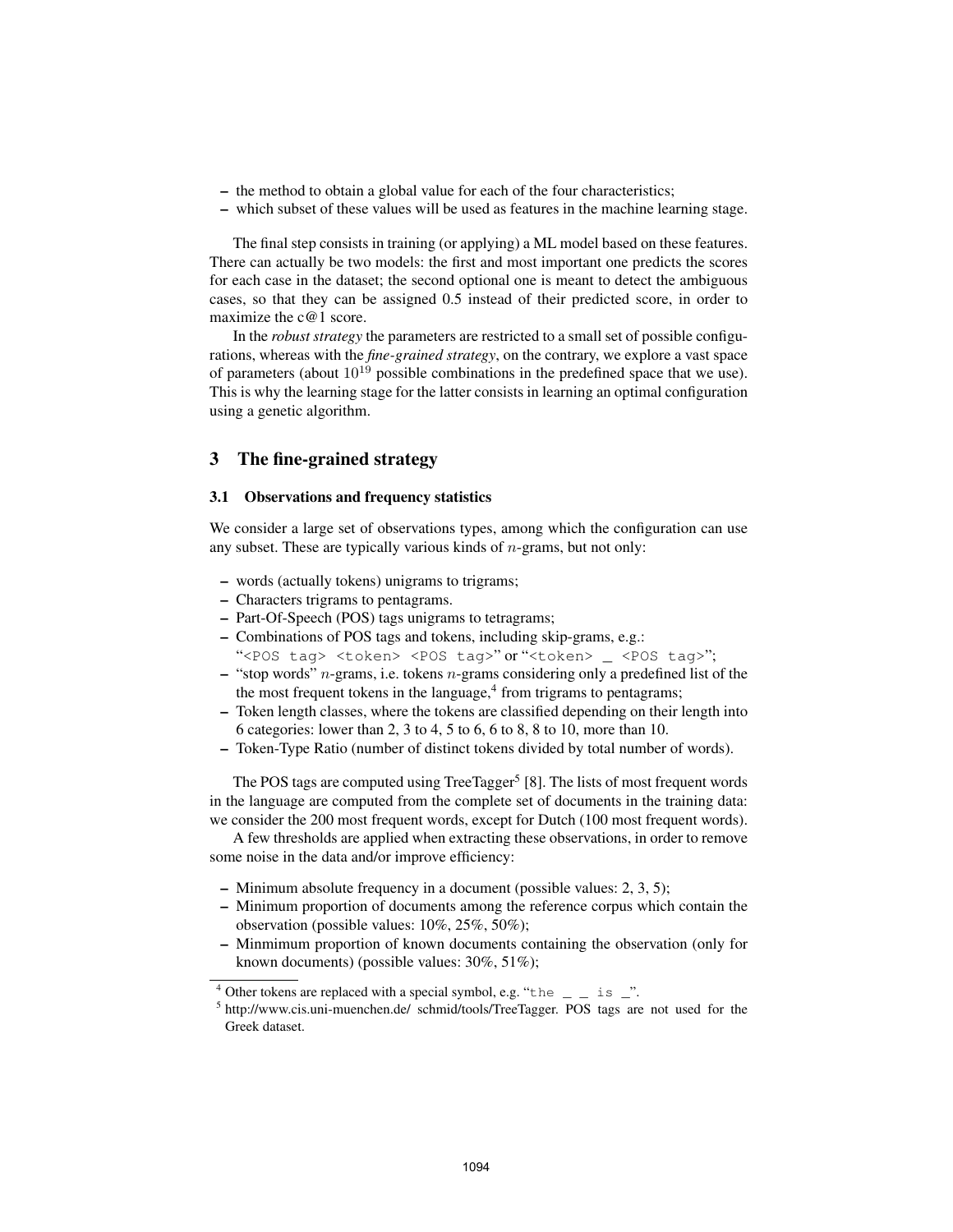The frequency of all the observations which fulfill these conditions relativized to the total possible number of such observations lpq is stored for very observation type specified in the configuration. For every observation, various statistics are computed based on the set of frequencies extracted from the known documents: mean, standard deviation, median, etc. Practically, in the training stage, the observations and the statistics are computed only once and then stored, so that the data can be used as many times as necessary with different combinations of parameters.

## 3.2 Features

The consistency, divergence, confidence and distance values are based on the frequency statistics extracted during the first step. At first they are computed for every distinct observation. Then they can be "synthetized" in different ways according to the configuration; the final features can be either specific to each observation type or global.

Consistency The consistency value is meant to represent how constant the use of a particular observation is, so that it can be assessed whether the observation is used in a similar way in the unknown document. For example, the standard deviation of the (relative) frequency of the observation among the known documents is a valid indicator (the lower it is, the higher the consistency is). Other statistics are available, e.g. range between minimum and maximum, ratio between first and third quartile, etc. However these statistics are more reliable with a high number of known documents, and require at the very least two distinct documents.

The goal of the consistency measure is to distinguish as far as possible between the observations which are specific to the author and those which are only specific to the document (for example the subject of an essay). This is why the more known documents there are the most accurate the consistency is. Consequently, cases which contain only one known document are irrelevant for consistency.<sup>6</sup>

Divergence The divergence measure is meant to represent to what extent a particular observation is specific to an author. This value is calculated against a reference corpus, which should ideally be an independent set of documents in the same language and genre as the dataset. But since we do not have access to such a corpus for every dataset, we simply consider the whole set of documents (known and unknown) in the training set as the reference corpus. Because it is meant only to measure divergence, the only important assumption that we make is that it contains documents written by a sufficient number of different authors, and that it is not massively imbalanced (for instance if most of the documents were by the same author).<sup>7</sup>

<sup>&</sup>lt;sup>6</sup> It is possible then to use different parts of the document, but this is not reliable in general since the distinction between document specific and author specific observations cannot be made.

 $<sup>7</sup>$  Although it is quite unlikely given the size of the training sets, we do not have any guarantee</sup> that the second condition is satisfied in all the datasets provided. Assuming these conditions are fulfilled, the fact that the reference corpus contains documents by the author of the problem studied is not an issue, because it is frequent that a particular stylistic feature can be observed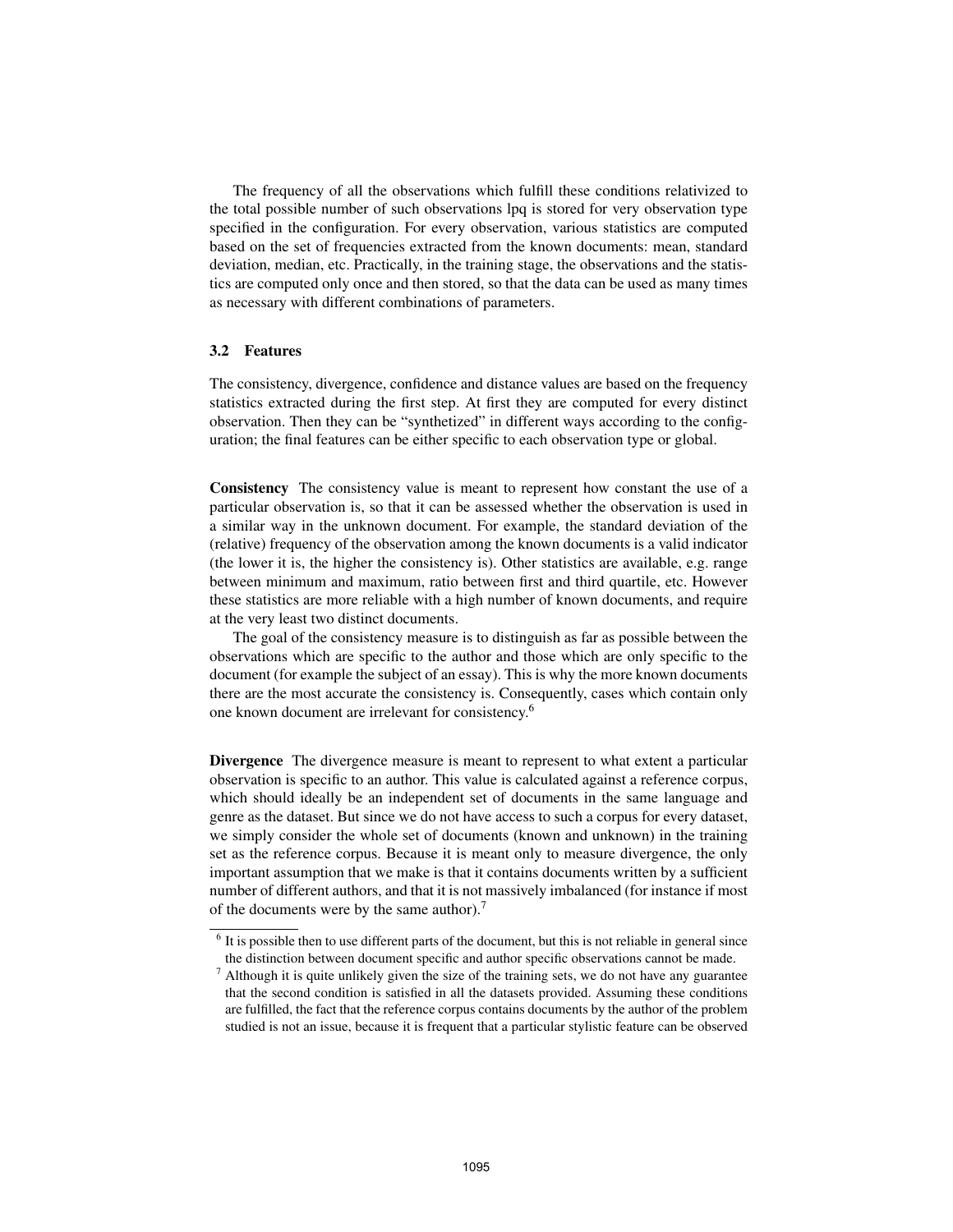The system can use different methods to measure the divergence of an observation: several simple statistics like the absolute difference between the frequency means (or medians), but also more complex measures which try to estimate the difference between the two distribution (known documents and documents in the reference corpus). Some of these measures assume a normal distribution of the observation frequency accross the documents: $8$  we use several measures based on the Bhattacharrya distance [1]. These measures are also more reliable when the number of distinct documents is high.

Confidence The confidence measure is intended to find the most discriminative observations, based on their consistency and divergence values. Thus, it simply combines these two values in order to rank the observations by their discriminative power for the given author: for instance, an observation which is very consistent but not distinctive (or the opposite) might be less interesting than another one which is less consistent but has a better divergence value.

We consider various ways to combine the two numerical values: product, mean, geometric mean, weighted product, etc. There is also an option to ignore the consistency score (i.e. use the divergence as confidence), and another one for ranking the two values, so that the rank is used instead of the actual score.

Distance Finally the distance measure is meant to capture how different the unknown document is from the set of known documents. The distance value is usually not meaningful at the level of the observation, but becomes meaningful only once computed on a selected set of observations.

Various standard similarity or distance measures can be used, like the cosine or Jaccard similarity, but also some more specific measures, like the probability that the observed frequency in the unknown document belongs to the distribution observed in the known documents (assuming this is a normal distribution). The distance can be weighted in different ways with a coefficient based on the confidence score.

#### 3.3 Scoring stage

The configuration defines what kind and how many features will be used, as well as how to obtain them. Multiple possibilities have been implemented, including:

- There can be a set of features for each observations type, or all observations types can be combined in a generic set of features;
- The maximum number of observations to consider for the distance feature(s);
- Whether consistency, divergence and confidence scores should be included in the features.

with several authors: the relative ordering of the observations according to their specificity to an author should not be impacted.

<sup>&</sup>lt;sup>8</sup> We had observed in [5] that this assumption holds in most cases for frequent  $n$ -grams.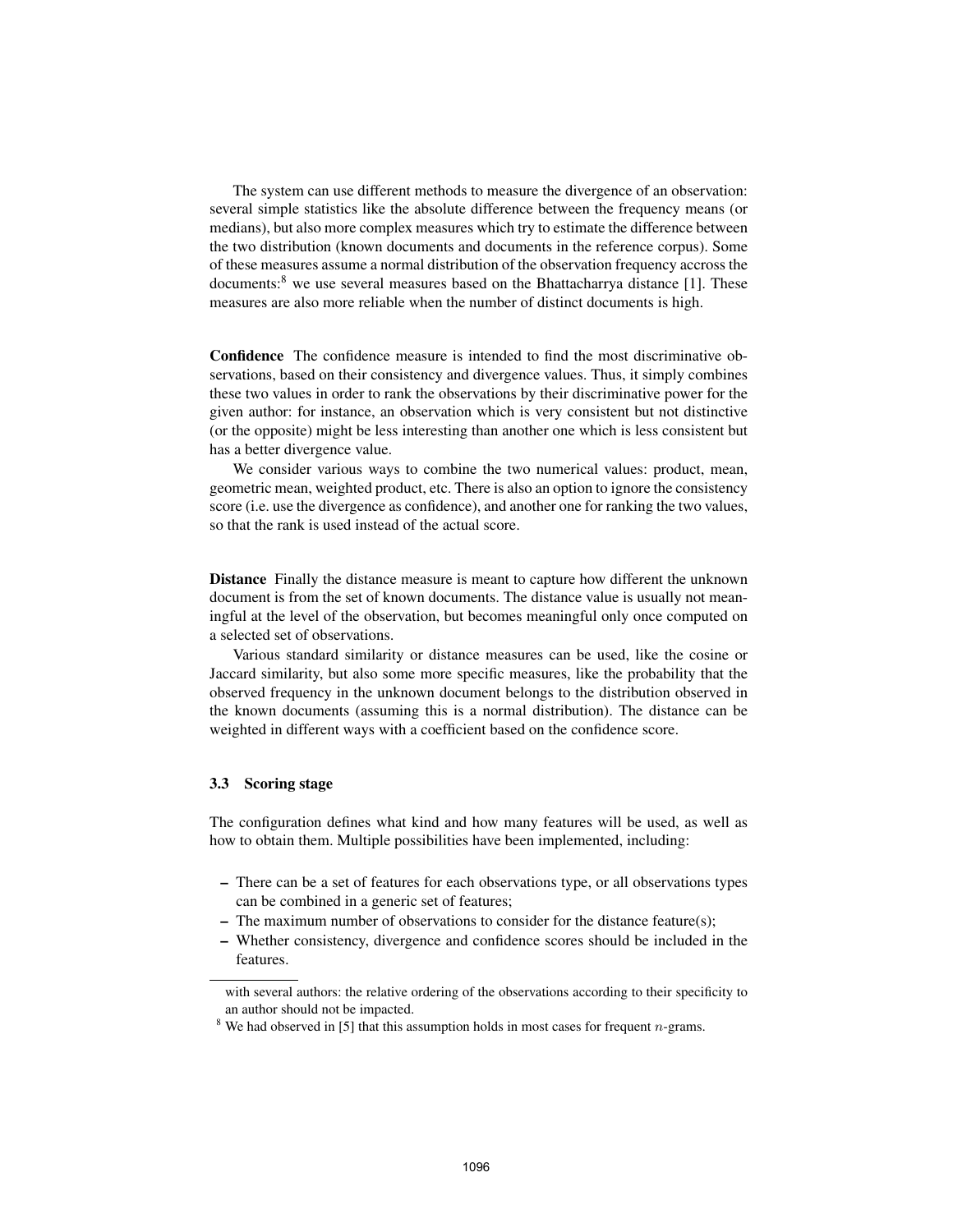A regression model is trained/applied to the features which have been computed for all the input cases (instances for the model).<sup>9</sup> We use the Weka [3] (version 3.6.10) implementation of SVM regression [4] (with polynomial or RBF kernel), and decision trees regression [7], with variants depending on their parameters.

Optionally, a second model can be generated/applied in order to evaluate the confidence in each answer, and possibly replace it with 0.5 (unanswered case). This classification "confidence model" can use any of the available features, as well as the score computed with the first regression model.<sup>10</sup>

### 3.4 Genetic learning

The complete "author verification model" which is returned at the end of the training stage consists of the scoring model (that is, the regression model and optionally the confidence model), but also the configuration which was found to be optimal on the training set by cross-validation. This is achieved using the generic genetic algorithm described next.

The individuals in a population are the configurations, in which every parameter is assigned a particular value among a predefined set (the "genotype"). Starting from a random population, the algorithm iterates through each generation by selecting a proportion of the population to "breed" the next generation.

The method for making a configuration which performs better more likely to get selected is as follows: all the configurations in the population are ranked from 1 to  $N$ by their performance in ascending order. The probability of an individual being selected is defined as  $r/N \times p \times 2$ , where r is its rank and p is the proportion to retain as breeders. For example, if the population  $N = 200$  and  $p = 10\%$  (that is, 20 breeders are selected at each stage), the probability for the best performing configuration (with relative rank  $N/N = 1$ ) to be selected is  $1 \times 10\% \times 2 = 20\%$ , and the probability for the worst performing configuration (with relative rank  $1/200 = 0.05$ ) is 0.01. Since the average relative rank  $r/N$  is 0.5 by definition, the method selects, on average,  $N \times 0.5 \times p \times 2 =$  $N \times p$  breeders, as expected (consequently p must not be higher than 0.5).

Every new individual is generated based on two "parents" picked randomly among the breeders; every of its parameter is defined as one of its parents value (each having a 0.5 probability to be picked), but can be "mutated" with a (small) predefined probability. We also use two variants: one consists in reusing a few of the previous best individuals in each new generation (elitism), and the other in including a small proportion of totally random individuals.

### 4 The robust strategy

In the robust strategy, consistency and divergence features were used to verify whether the document X has been authored by the author of the given documents  $Y = \{y_1, y_2, \ldots y_n\}$ ,

 $9$  When training the model, the Y/N answers are converted to 1/0, so that the predictions of the system are values in [0, 1], which is the expected output format.

<sup>&</sup>lt;sup>10</sup> In the learning stage, the model which was trained is applied to the instances. Depending on the configuration, the instances can be split up so that the second model is based on unseen instances (but then less instances are used to train each model, of course).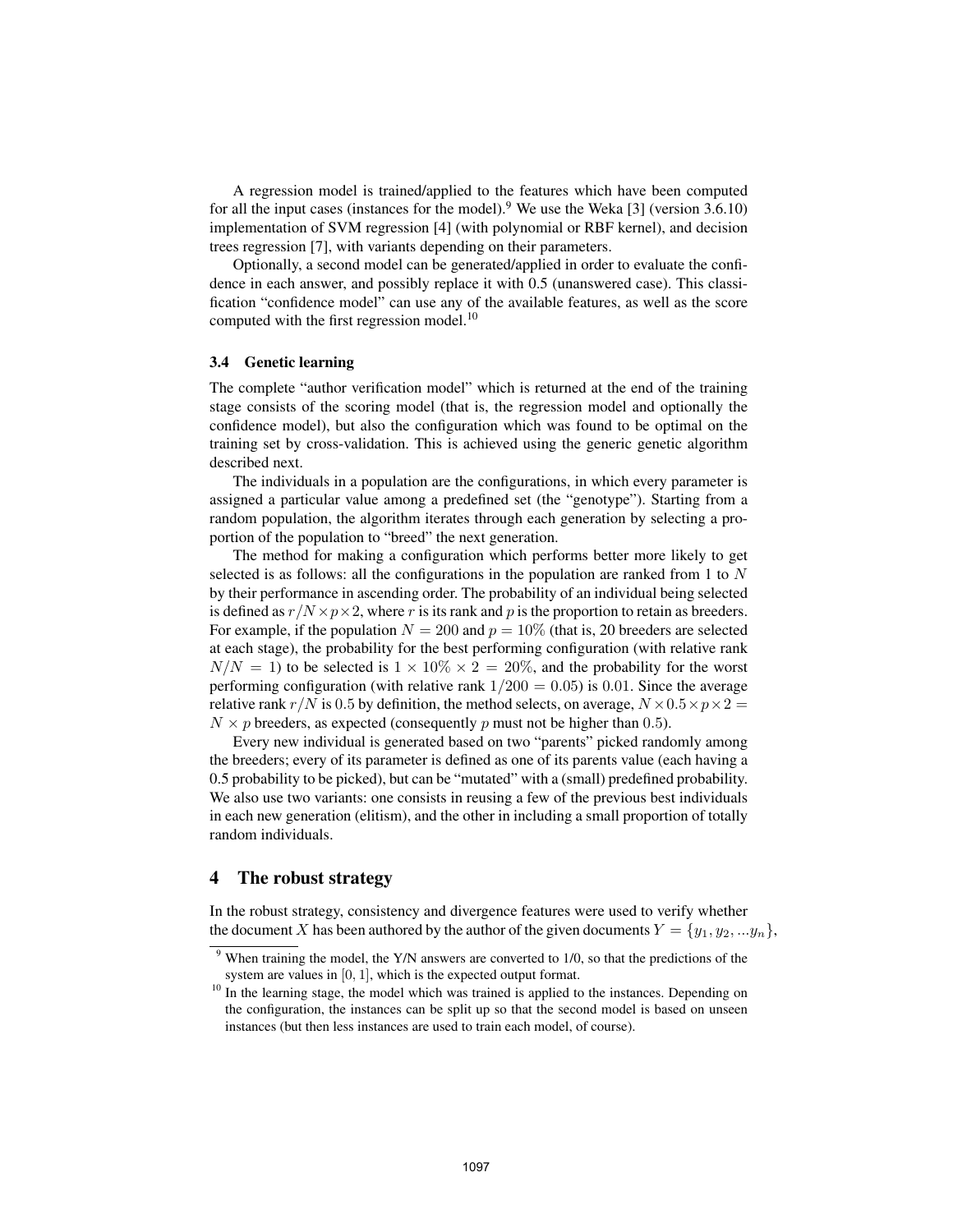but in a slightly different way as above: the consistency defines how well the words or n-grams or character-grams were used consistently used across all the documents Y and  $X$ . Whereas, divergence defines how well document  $X$  is distinct from documents Y and viceversa. The intuition behind using this feature is that these features could provide an insight into how the document  $X$  and documents  $Y$  co-vary linguistically.

Divergence Motivated from the Jaccard similarity, we use a slight variant to compute the divergence of documents Y to document  $X(J_1)$  and of document X to documents  $Y(J_2)$ :

(1) 
$$
J_1 = \frac{(p+q)}{(p+q+r)} \qquad J_2 = \frac{(p+r)}{(p+q+r)}
$$

where  $p$  is the number of words found in both  $X$  and  $Y$  documents,  $q$  is the number of words found in Y but not in X and  $r$  is the number of words found in X but not in Y documents.  $J_1$  will provide a measure on how distinct Y is from X, whereas  $J_2$  will provide a measure on how distinct  $X$  is from  $Y$ .

The above provided are the document level metrics, which are used to compute the word-level divergence for  $X$  and  $Y$ . One assumption considered here for word-level metric; to compute divergence of word  $x_i$  in X to Y, when the word  $w_i$  is identified in Y, we assign a boolean value 0 assuming no divergence and when  $w_i$  is not identified in Y, we assign 1 to a temporary variable F assuming complete divergence of word  $w_i$ . With, F,  $J_1$ ,  $J_2$  and relative frequency values  $(r f_i^1$  and  $r f_i^2)$  for each word, we compute the divergence for words in X to Y  $(d_{i,J_1})$  and Y to X  $(d_{i,J_2})$  as:

(2) 
$$
d_{i,J_1} = F * J_1 * rf_i^1 \qquad d_{i,J_2} = F * J_2 * rf_i^2
$$

Consistency Consistency is defined as the difference between the relative frequencies:

(3) 
$$
c_{i,J_1} = rf_i^1 - rf_i^2 \qquad c_{i,J_2} = rf_i^2 - rf_i^1
$$

These measures are based only on the characters tetragrams' frequencies (the other observations types are not taken into account). In order to train or apply the model, the scoring stage defined in the fine-grained strategy is used.

# 5 Observations and results

### 5.1 Genetic learning process

Since the system was being implemented specifically for the task and we had to deal with the time constraints for the competition, the process of tuning the genetic learning parameters was not carried out in optimal conditions. In particular, we could not afford to run many different cases, especially cases which require a long time; moreover, bugs were fixed and features were added along the process. This is why we are not able to provide here a very detailed analysis of the impact of the parameters on the evolution of the performance. Yet we did several preliminary tests in order to determine a couple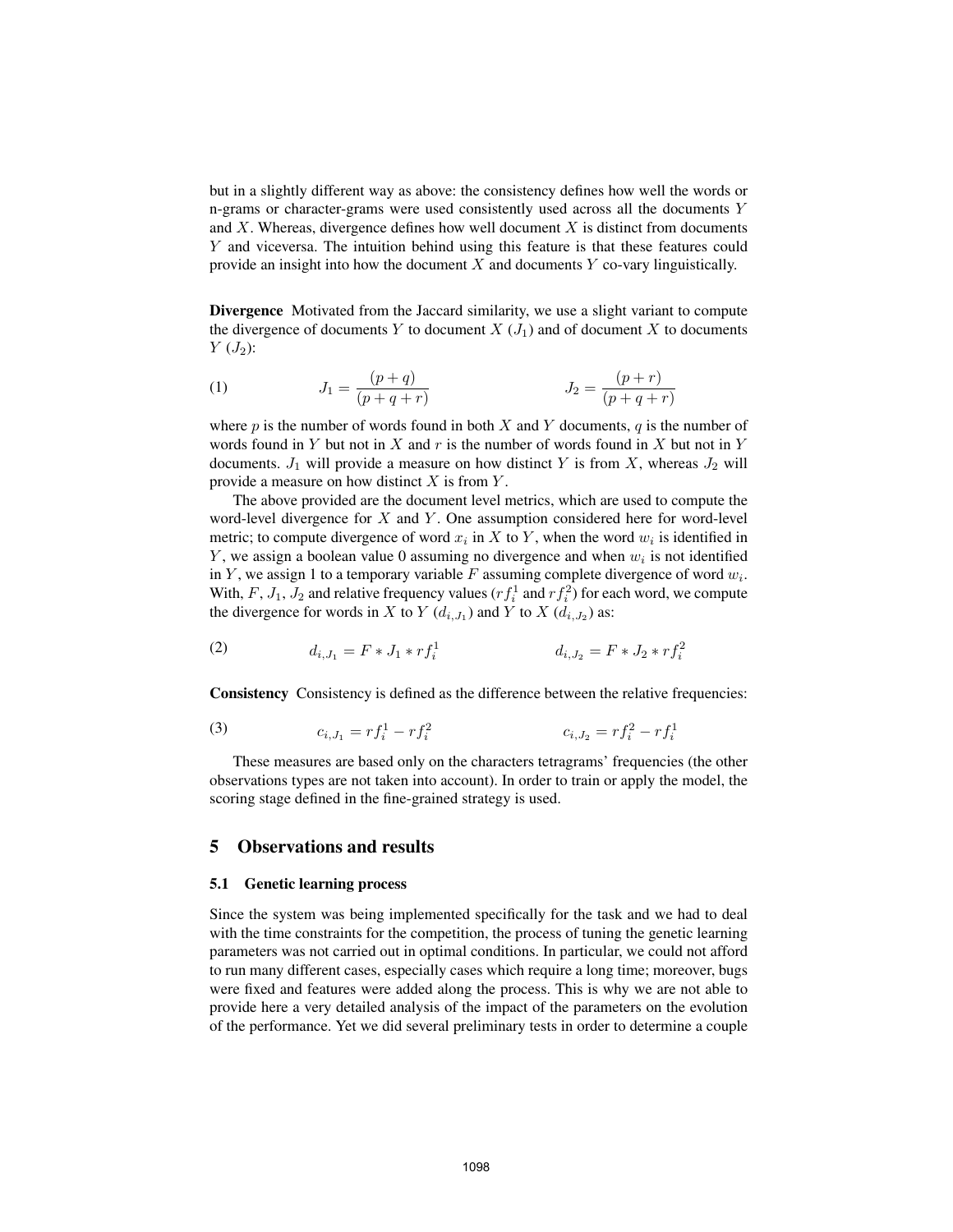

Figure 1. Average performance for various combinations of genetic parameters (preliminary test stage). *GeneticParams* contains the following parameters: population, breeders proportion; mutation probability; elitism proportion; random proportion. Example: on the longest curve (in green with square symbols), it can be observed that the average performance at the 20th generation was close to  $0.6$ <sup>12</sup>

of optimal combinations of genetic learning parameters. Figure 1 shows the results of one of these.

In general, the system was able to converge relatively quickly (a few tens of generations at most) to a high level of performance with most tested combinations of parameters. In particular, the size of the population did not have a major impact on the convergence (even though a larger population makes the evolution smoother). This is why we opted for using a small population size, in order to minimize the time required for the system to find optimal configurations. Figure 2 shows how the two selected sets of parameters performed during the main learning stage.<sup>13</sup> In total, between 13,400 and 26,700 configurations (in a space of  $10^{19}$  possibilities) by dataset were evaluated in

<sup>&</sup>lt;sup>12</sup> Moreover, the legend shows that this value is the average over a population of 30 configurations obtained after 19 iterations, where, at each stage: 20% of the previous configurations are selected as breeders (i.e., 6 configurations); the probability of a mutation (of an individual parameter) is 0.02; 10% (i.e., 3 configurations) of the new generation is made of the 10% best previous configurations ("cloned" directly without any alteration); 5% (i.e., 1 or 2 configurations) are totally random configurations.

<sup>&</sup>lt;sup>13</sup> A recent server (24 Intel Xeon 3GHz cores) was used for the computation, but with only one core for each pair dataset/genetic configuration. It is difficult to evaluate exactly the total time spent due to various technical interruptions. Computing a single generation took in average between 20 and 48 minutes (depending mostly on the size of the dataset) for the "fast" configuration (30 individuals) and between 50 and 117 minutes for the "slow" configuration (75 individuals).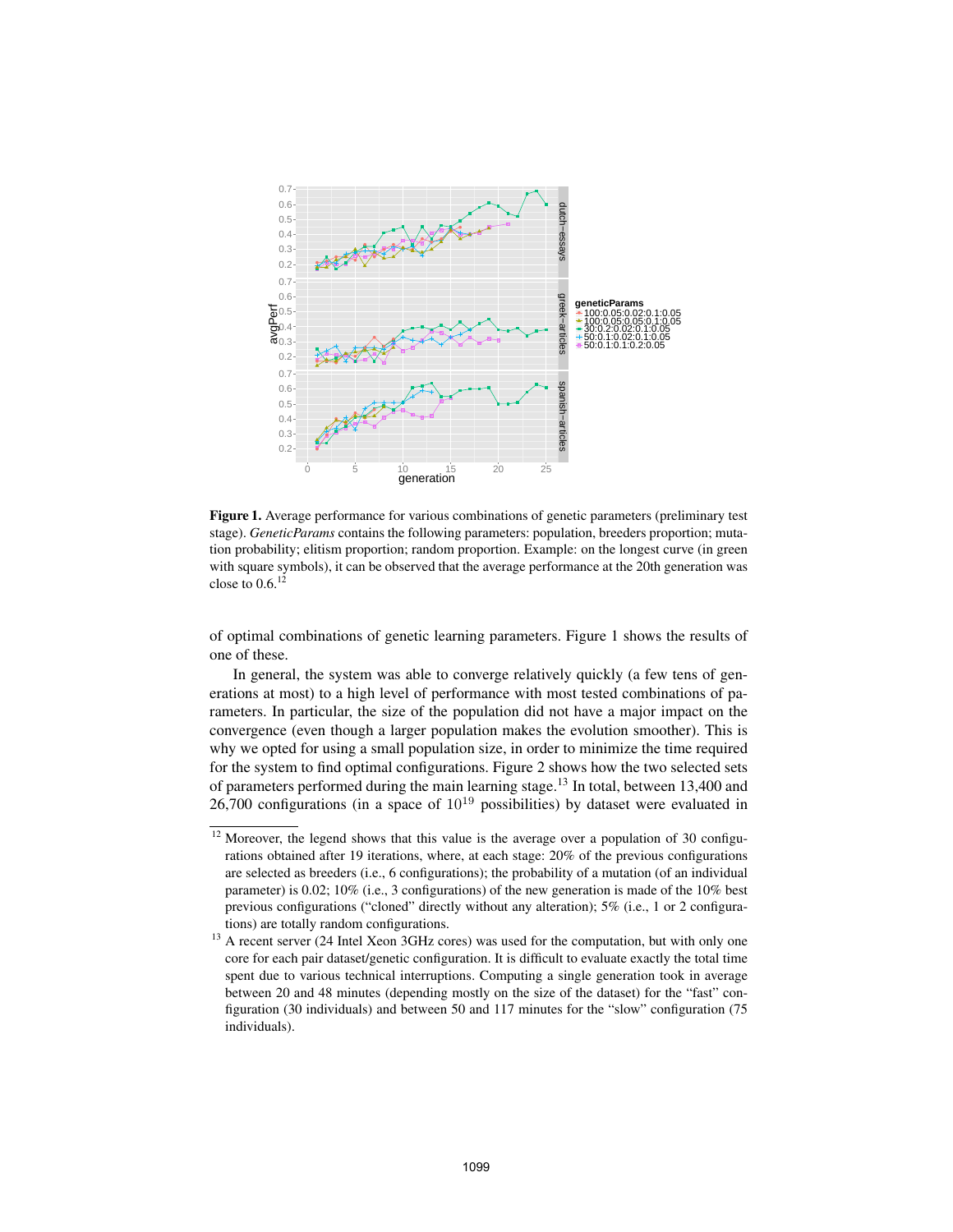the genetic learning process. Each configuration was evaluated using only 3 fold crossvalidation during the main genetic process; after this stage, a subset of the best configurations found was evaluated again using 10 fold and then 20 fold cross-validation.



Figure 2. Average performance by generation during the main learning stage. *GeneticParams* contains the following parameters: population, breeders proportion; mutation probability; elitism proportion; random proportion.

### 5.2 Observations

Below we present some characteristics observed in the configurations which were selected by the genetic learning process (in the case of the fine-grained strategy):

Observation types In most cases only a few observations types are selected (from 3 to 11). Several POS n-grams (as well as POS/tokens combinations) are selected in the five cases where they are available; words  $n$ -grams are also selected in most cases, but characters n-grams never are. The word length and the type/token ratio are used in half of the cases. At least one knid of stop words  $n$ -grams is selected in 4 datasets.

Consistency, divergence, confidence and distance methods The Bhattacharrya coefficient is used the main criterion for divergence in most cases, and in particular in all datasets where the median number of known documents is higher than 1. The consistency value is actually not used at all in most cases (4): the system choses to use only divergence as confidence to select the relevant observations. The most simple distance metrics are selected in general (mean of the difference, euclidean or cosine distance), but half of the time the frequency is weighted with the confidence score. The number of observations taken into account seems to depend mostly on the dataset.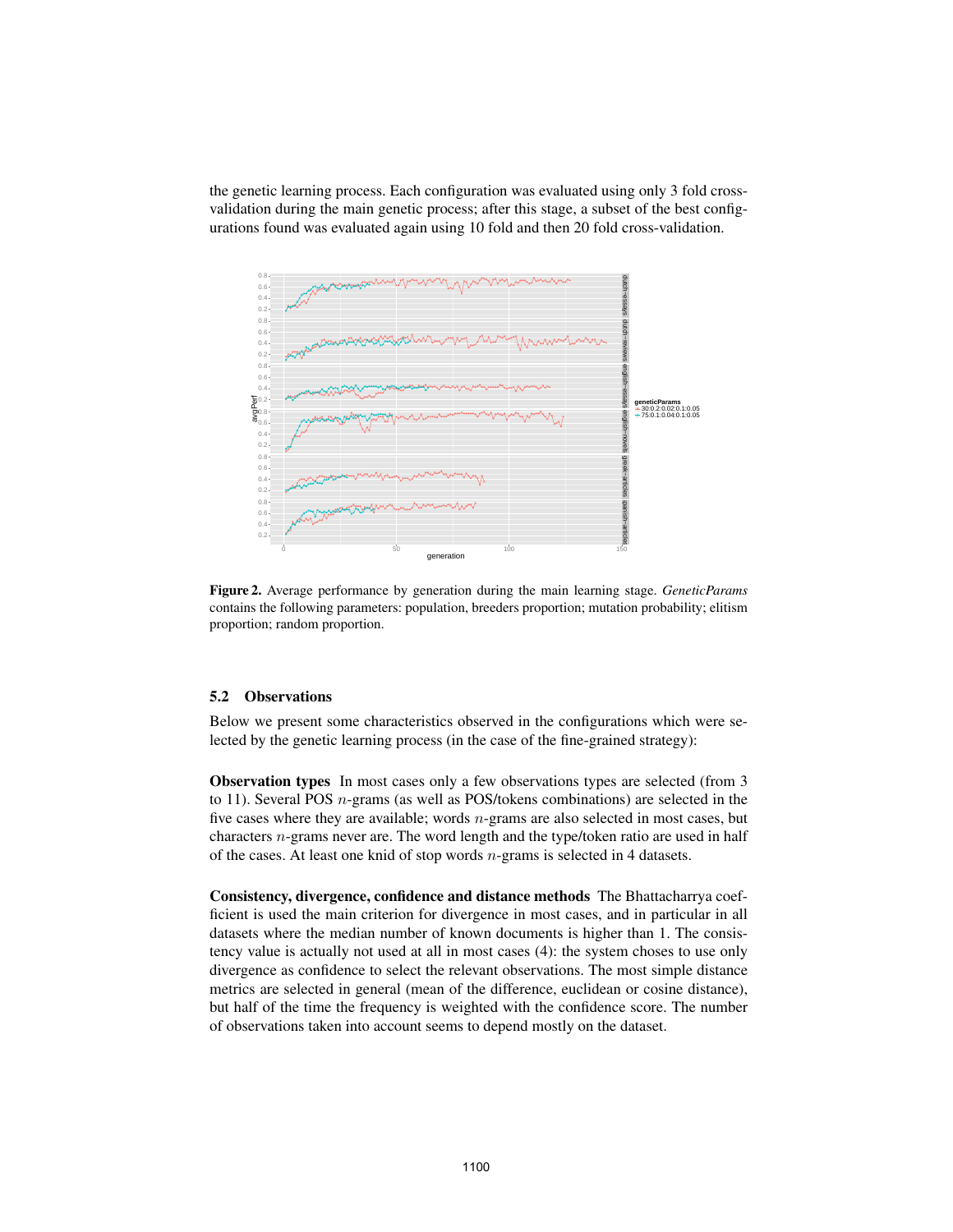#### Learning stage

The decision tree regression (M5P) is selected most of the time for the scoring model. The confidence model stage is selected in only one case; this must be because, in general, the errors made by this classification model are more costly in performance than the benefit of assigning 0.5 scores.

### 5.3 Earlybird test set and final model selection

Thanks to the *Tira* system [2], we were able to evaluate both strategies on the "earlybird corpus". Figure 3 shows the performance of the two strategies on the training set (by cross-validation) and the earlybird test set; the results obtained on the training set by cross-validation were always better with the fine-grained strategy, but in two cases they were better with the robust strategy on the earlybird test set. This is of course an expected consequence of how the two strategies were defined: the robust strategy is usually not as good as the fine-grained one, but is less data-independent; conversely the fine-grained strategy is more prone to overfitting.

But, more interestingly, we noticed that, with the fine-grained strategy, the performance drops much more (between the training set and the earlybird test set) when the dataset has only a small number of known documents by case in average, especially on the datasets in which most cases contain only one known document. In table 1 we report the performance and compute the drop in performance in all cases, and for each dataset the difference between this value and the average value; based on this difference, we can observe that the drop in performance correlates quite strongly with the (low) number of known documents by case for the fine-grained strategy, whereas it does not at all for the robust strategy.

As a consequence, we decided to use both strategies in our official submission: for the three datasets where there is only one known document (Dutch essays and reviews and English novels), the model corresponding to the robust strategy is used instead of the fine-grained model.

### 5.4 Results

Table 2 shows the performance obtained on each dataset by both strategies on the training set, the earlybird test set and the final test set, as well as our official ranking.<sup>14</sup> In particular, it shows that our decision to use the robust approach in three cases was good: it performed better than any of the two original strategies taken independently. However our hypothesis that this was linked with the low number of known documents might not hold, since our results on the English novels are quite low compared to the other participants' results, and this would not have happened with the fine-grained strategy. Overall, our system was among the best in this task, ranking third among 13 in average performance.

<sup>&</sup>lt;sup>14</sup> The results provided at the time of writing have not been made official yet, therefore changes can still happen in the ranking.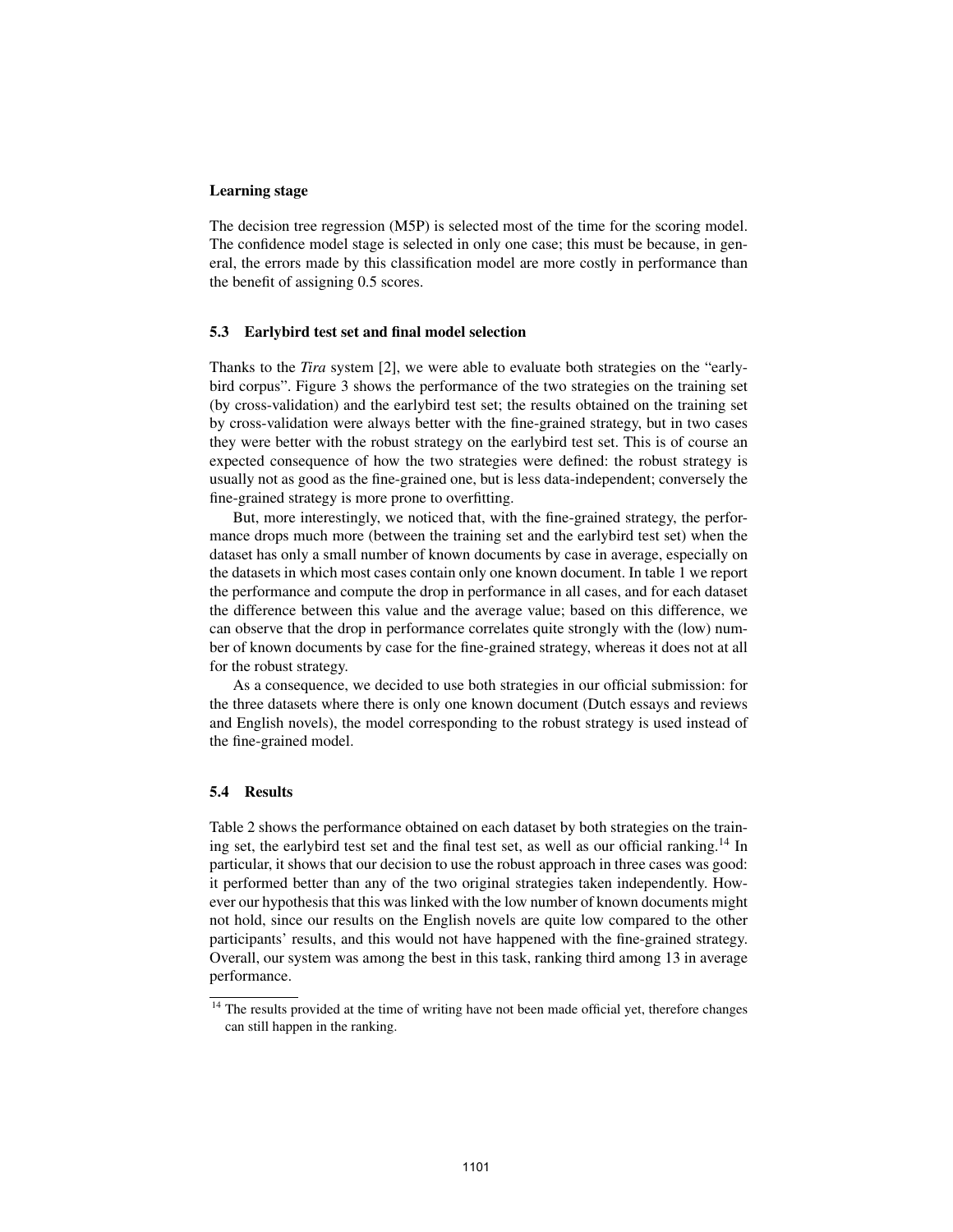

Figure 3. Performance of the fine-grained and robust strategies on the training set and the earlybird test set (the datasets are identified by their initials, their full name can be found in table 1 below).

Table 1. Comparison of the performance on the training set and the earlybird corpus, and impact of the number of known documents by case depending on the strategy. The penultimate column is the difference in performance between the two datasets, and the last column is the difference between the aforementioned value and the average value for the same strategy. Finally the Spearman correlation is calculated between the value in the last column and the mean number of known documents.

| Dataset                                           |                                                                                                                                  |      |         |       | Known docs/case Strategy Perf. training Perf. Earlybird Perf. drop Diff. average |          |          |
|---------------------------------------------------|----------------------------------------------------------------------------------------------------------------------------------|------|---------|-------|----------------------------------------------------------------------------------|----------|----------|
| Dutch essays                                      | mean                                                                                                                             | 1.79 | robust  | 0.802 | 0.777                                                                            | $-0.025$ | $+0.103$ |
|                                                   | median                                                                                                                           |      | fine-g. | 0.817 | 0.501                                                                            | $-0.316$ | $-0.071$ |
|                                                   | mean                                                                                                                             | 1.02 | robust  | 0.389 | 0.338                                                                            | $-0.051$ | $+0.077$ |
| Dutch reviews<br>English essays<br>English novels | median                                                                                                                           | L    | fine-g. | 0.608 | 0.253                                                                            | $-0.355$ | $-0.111$ |
|                                                   | mean                                                                                                                             | 2.64 | robust  | 0.292 | 0.265                                                                            | $-0.027$ | $+0.101$ |
|                                                   | median                                                                                                                           | 3    | fine-g. | 0.493 | 0.446                                                                            | $-0.047$ | $+0.198$ |
|                                                   | mean                                                                                                                             | 1.00 | robust  | 0.722 | 0.324                                                                            | $-0.398$ | $-0.270$ |
|                                                   | median                                                                                                                           |      | fine-g. | 0.860 | 0.370                                                                            | $-0.490$ | $-0.245$ |
| Greek articles                                    | mean                                                                                                                             | 2.85 | robust  | 0.359 | 0.246                                                                            | $-0.113$ | $+0.015$ |
|                                                   |                                                                                                                                  | 3    | fine-g. | 0.595 | 0.541                                                                            | $-0.054$ | $+0.191$ |
| Spanish articles                                  | mean                                                                                                                             |      |         | 0.622 | 0.468                                                                            | $-0.154$ | $-0.026$ |
|                                                   |                                                                                                                                  | 5    | fine-g. | 0.863 | 0.657                                                                            | $-0.206$ | $+0.039$ |
|                                                   | median<br>5.00<br>robust<br>median<br>0.77<br>robust<br>Correlation between Diff. average and mean known docs by case<br>fine-g. |      |         |       |                                                                                  |          |          |
|                                                   |                                                                                                                                  |      |         |       |                                                                                  |          | 0.03     |